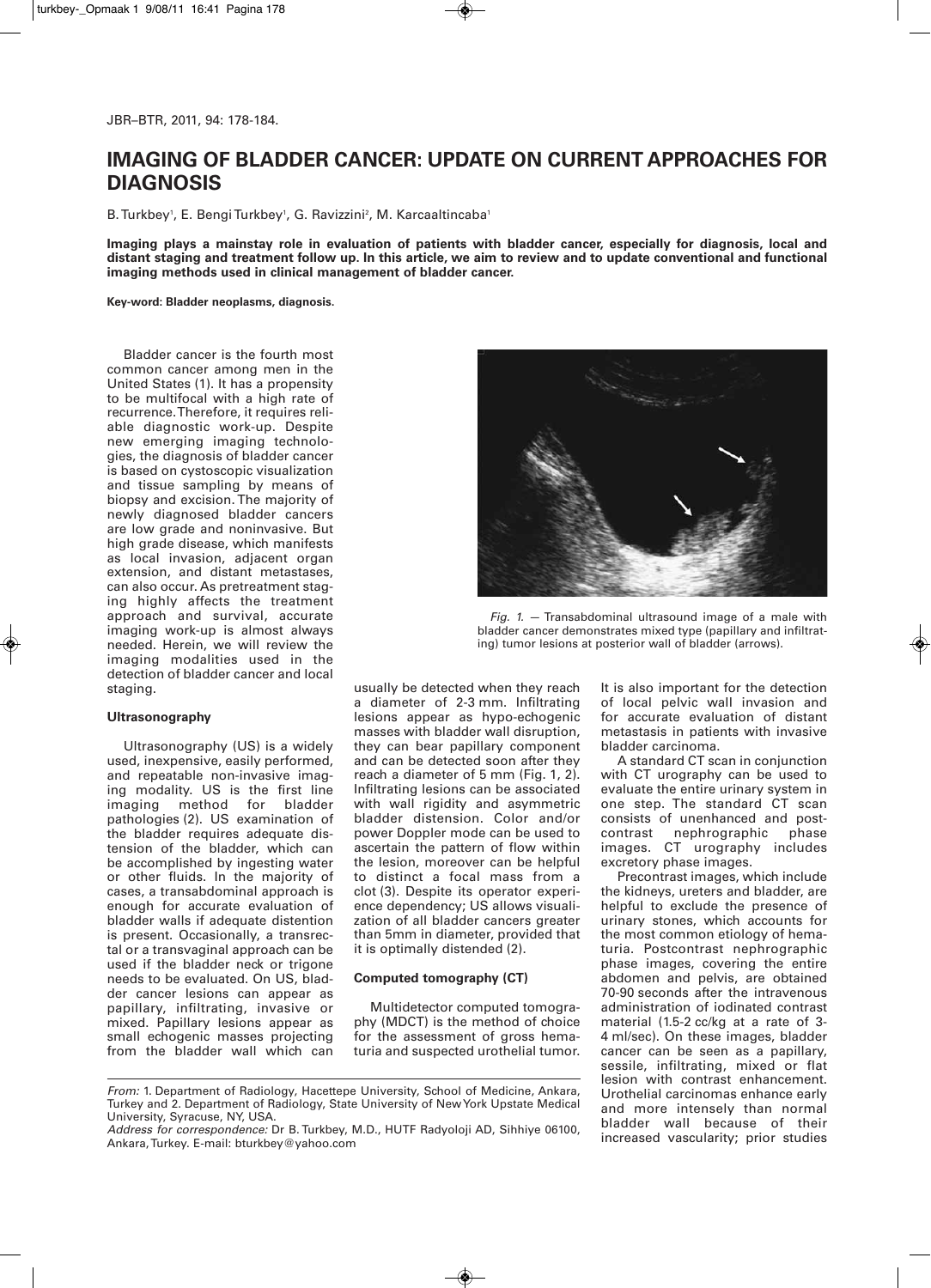

*Fig. 2.* — Trans-abdominal ultrasound image of a male with bladder cancer shows a large infiltrating tumor lesion at posterior wall of bladder (arrows).

has shown that peak enhancement occurs approximately 60-80 seconds after contrast injection at a standardized dose and injection rate (dose: 2 ml/kg-maximum 160 ml-; injection rate: 4 ml/sec) (4). Urothelial carcinoma can be differentiated from blood clot, tissue debris and non-specific wall edema according to its contrast enhancement characteristics. Nephrographic phase images can also demonstrate abdominal and pelvic lympadenopathy, hepatic metastases, as well as incidental renal cortical masses. Tumor extension to periureteral and extravesical area can be differentiated depending on the high contrast interphase between the bladder and perivesical fat. The overall accuracy of MDCT and CT urography in detecting bladder cancer ranges from 89% to 97% in different studies (4-6). However, it is also known that the diagnostic value of parenchymal phase CT is limited for detecting lesions smaller than 1 cm with a reported sensitivity of 80%-83% (5). To avoid false positive diagnosis and pitfalls, the bladder must be optimally distended prior to the scan. Under-distension of the bladder increases the trabeculation of the wall, on the other hand over-distension may cause the underestimation of wall thickness and effacement of fat planes; both of these conditions can reduce the accuracy of CT.

Excretory phase images are acquired when contrast material is excreted to the collecting tubules and the bladder is opacified with a delay time of approximately 7- 10 minutes. Bladder tumors can be detected as a mass or plaque-like filling defects in an optimally distended

and homogenously opacified bladder. Instructing patient to take alternate prone and supine positions on the table or applying abdominal compression for optimum distention prior to scan are helpful maneuvers for obtaining a homogeneous contrast density in the bladder. In addition to conventional axial slices, multi-planar reformatted images facilitate the presentation of findings and may improve the performance of CT, specifically for tumors at the base and dome of the bladder. A single coronal image showing contrast filled collecting system and the bladder similar to intravenous urography technique can be achieved from axial excretory phase images using a maximum intensity projection algorithm. Excretory phase CT urography has been found to be comparable with IV urography for the evaluation of the urinary tract in patients with painless hematuria (7) (Fig. 3, 4). Additionally, early arterial phase images were reported to be useful in detection of renal pelvis and bladder malignancies (8).

For local staging, CT cannot identify the depth of bladder wall invasion, but it can distinguish the perivesical fat infiltration, which indirectly depicts transmural tumor extension or stage T3b tumor and it<br>should be remembered that remembered transurethral tumor resection can lead to over-staging due to resultant focal wall thickening and perivesical fat stranding (9). Kim et al. reported an overall sensitivity and specificity of 89% and 95%, respectively, for the diagnosis of perivesical invasion on MDCT (4). If a time interval of 7 or more days between CT imaging and transurethral resection is provided,

the sensitivity and specificity can improve to 92% and 98%, respectively.

Currently, the diagnosis of nodal metastasis is based on CT morphologic and size criteria. Pelvic lymph nodes with a diameter greater than 10 mm in short axis and internal iliac and obturator lymph nodes greater than 8 mm are generally considered as metastatic (10). However, lymph nodes can enlarge secondary to a benign process and non-enlarged normal looking lymph nodes can contain microscopic metastases. Liver, bones and lungs are frequently involved in late stage metastatic disease (11).

Urothelial carcinoma has propensity to be multicentric with multiple lesions in the bladder or with synchronous and metachronous lesions in the upper urinary system (9). CT urography is a good choice to scan the entire urinary system for the presence of multicentric lesions. Additionally, superficial bladder cancers, especially multifocal and high grade tumors, have a high propensity to recur and progress in grade and stage after treatment by transurethral resection (12). The standard follow-up procedure of these patients includes repeated conventional cystoscopy with biopsy to detect recurrence. Since the survival of the patient can be life-long, a minimal or non-invasive screening method would be a better choice. Virtual CT cystoscopy has become a promising method that can be used as a screening tool in the follow-up of these patients to reduce the number of repeated conventional cystoscopies. Up to date, it is mainly used for patients with contraindications for conventional method.

CT cystography and virtual cystoscopy is performed by axial scanning of bladder after drainage of urine and distension of bladder with room air or carbon dioxide.The axial source data is reconstructed using surface rendering or volume rendering algorithm to obtain virtual cystoscopic images which allows real time three dimensional fly through examination of the bladder. The accuracy of CT cystoscopy for identifying masses greater than 5 mm in diameter was shown to be 100% and the accuracy for detecting neoplasm in these lesions was 95% (13). However, the reliability of virtual cystoscopy in detection and characterization of lesions smaller than 10 mm is inadequate. Recently, MDCT scanners promise better results in detection of small lesions due to improved spatial resolution.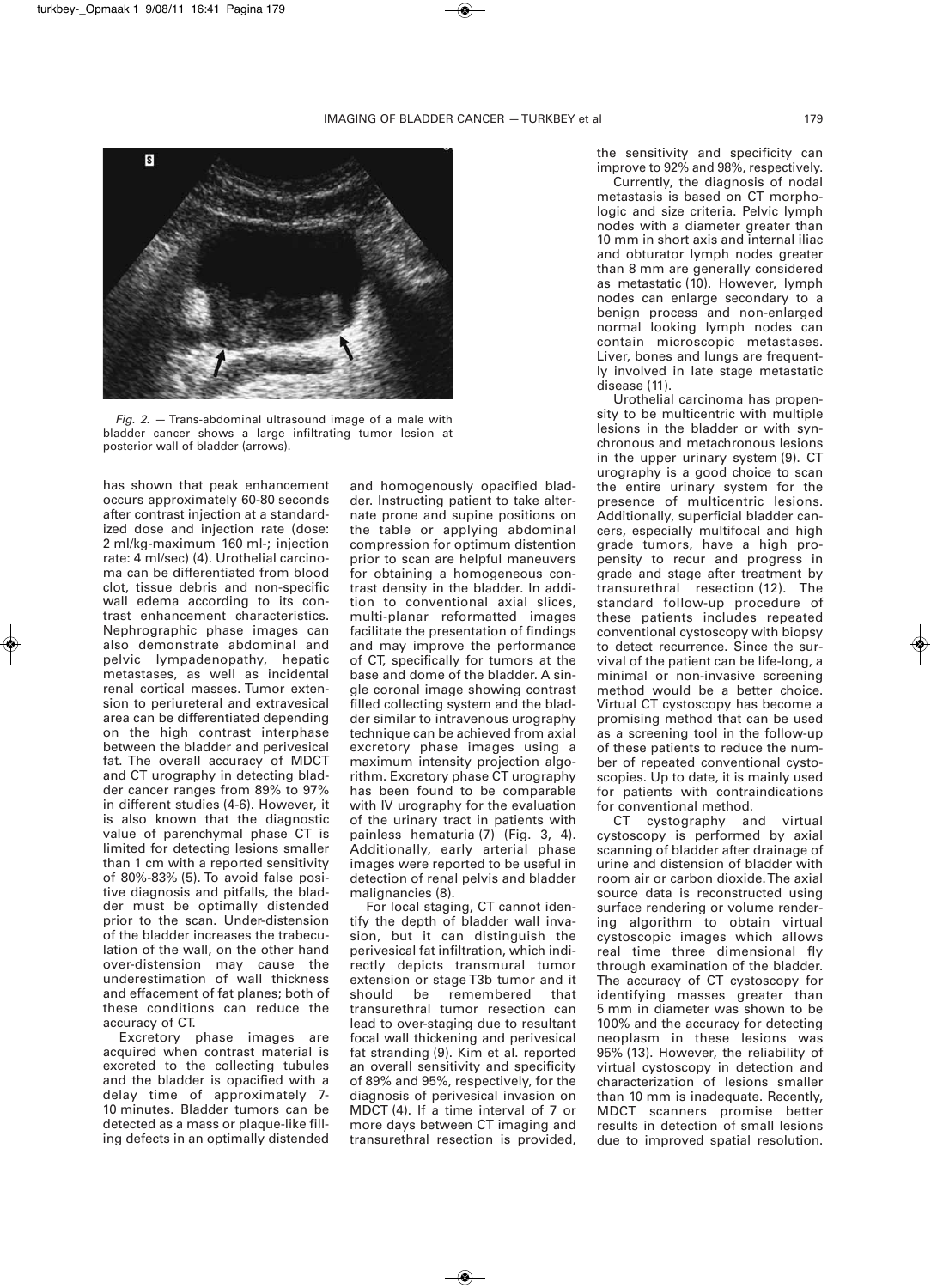

*Fig. 3.* — Contrast enhanced computed tomography images at nephrographic (A) and urographic (B) phases demonstrate a papillary bladder cancer lesion at posterior wall of the bladder (arrows). Same lesion is also visualized at virtual CT cystography (C) (arrow).

Kim et al. reported a detection rate of 85% in lesions smaller than 10 mm using a 4-detector CT scanner (4). Tsampoulas et al., showed an overall sensitivity of 96% in detection of bladder cancer using a 16-detector CT (14). Virtual cystoscopy can also be performed by filling the bladder with contrast agent instead of air.

### **Magnetic resonance imaging**

Magnetic resonance imaging has advantages over CT for staging bladder neoplasm with its high soft tissue resolution, and direct multiplanar imaging capabilities. It has comparable results for detection of bladder carcinoma. A standard MRI protocol should include T1-weighted spin echo images of the entire pelvis, T2-weighted fast spin echo images of the bladder with a small field of view in at least two different planes, pre and post contrast dynamic T1-weighted images with fat suppression. For dynamic imaging, arterial and later phase images are



*Fig. 4.* — Contrast enhanced computed tomography of male admitted with hematuria demonstrates a tumor lesion localized at the left sided bladder diverticula (arrow).

obtained with fast spoiled gradient echo sequences. Optimal distention of the bladder is crucial for diagnostic accuracy and this can be achieved by instructing the patient to not to void for at least 2 hours before the examination.

T1-weighted images are helpful in detecting extravesical infiltration of bladder cancer, adjacent organ invasion (except prostate), pelvic lymphadenopathies and bone metastasis. Bladder wall and tumor demonstrate a low to intermediate signal intensity that is significantly different from high signal intensity of the perivesical fat and low signal intensity urine. T2-weighted images are mainly used to determine the depth of bladder wall invasion, presence of adjacent organ and pelvic side wall involvement. On T2 weighted images, bladder tumors show intermediate signal intensity whereas; bladder wall and urine are characterized with low and high signal intensities, respectively. Dynamic contrast-enhanced images also delineate the presence and extent of muscle invasion and may differentiate tumor from fibrosis or edema. However, this distinction is still difficult to make shortly after transurethral resection. Bladder cancer enhances strongly and earlier than bladder wall on dynamic enhanced images. In staging, both T1- and T2-weighted images are helpful. Muscular layer invasion manifests as an interruption of the normal bladder wall signal intensity by the tumor signal. Presence of perivesical fat extension on T1- and T2-weighted images is consistent with a stage 3 disease (Fig. 5).

The accuracy of MRI in the staging of bladder cancer and in detecting deep muscle invasion ranges from 62% to 85% and 82% to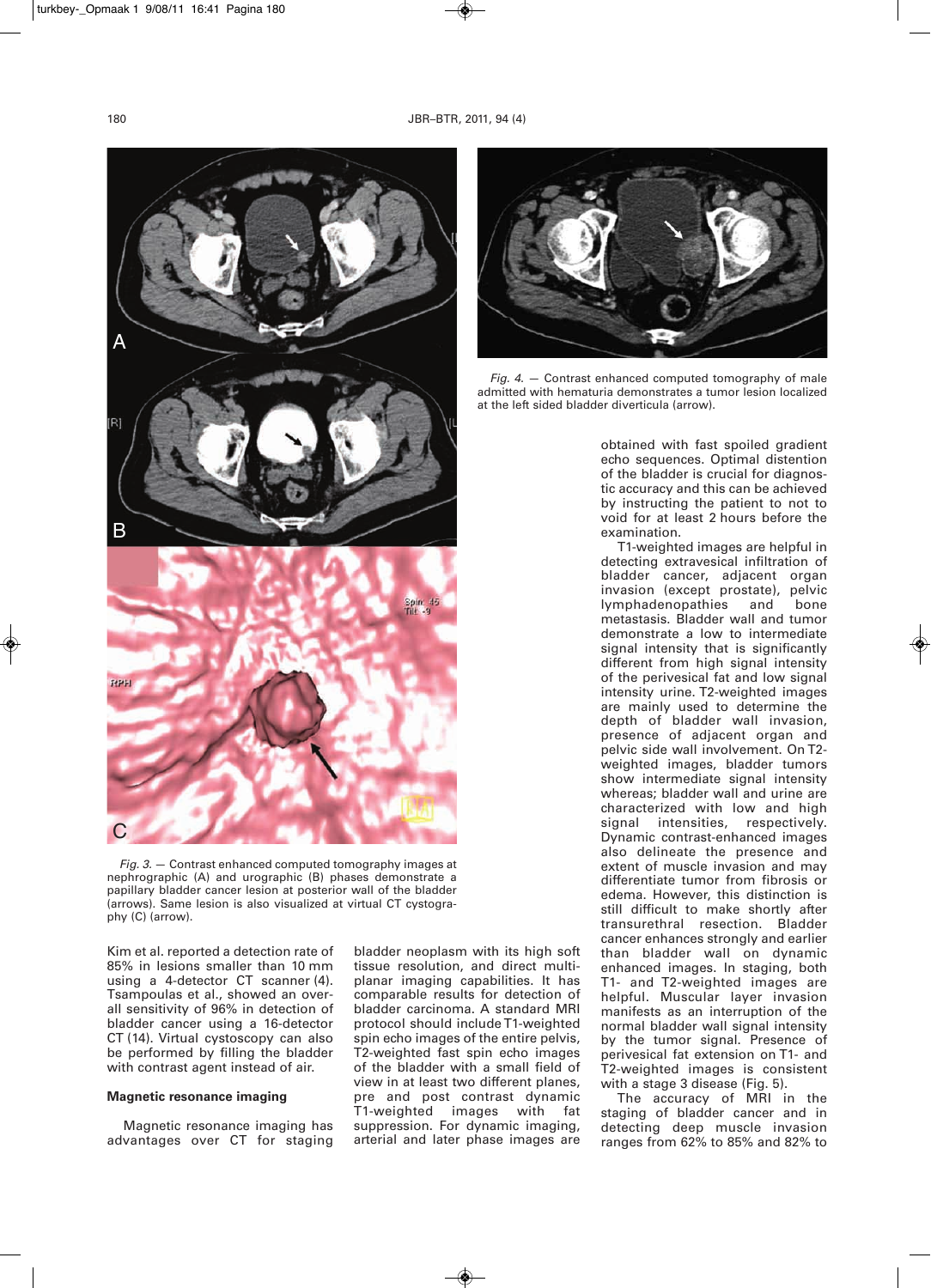



*Fig. 5.* — Coronal contrast enhanced T1W MR image of a male with microscopic hematuria demonstrates a focal enhancing thickening at right posterior wall of the bladder (A) (arrow). Same lesion is also visualized on axial T2 weighted MR cystography (B) and virtual MR cystoscopy (C) images (arrows).

96%, respectively (15-20). Over staging has shown to be the most common error, which may be due to the presence of post-biopsy inflammation and edema. However, Tekes et al. concluded that the time interval was not affecting the accuracy of MRI in differentiating superficial and muscle invasive tumor (15).

Metastatic lymph nodes have no specific signal intensity characteristics on both T1 and T2 weighted images; staging for nodal metastases relies on anatomic size and morphology criteria, similar to CT. With these criteria, microscopic metastasis in normal sized lymph nodes can easily be missed. Recently, IV administration of Ferumoxtran-10, which consists of ultra-small iron particles, has enabled better results in depicting nodal metastases even in normal sized lymph nodes. Deposition of

Ferumoxtran-10 in macrophages of normal lymph nodes causes signal loss on T2\* weighted images. On the other hand, metastatic lymph nodes are characterized by high signal intensity since normal macrophages are replaced by tumor cells. Deserno et al. reported a significant improvement in nodal staging due to better depiction of metastases with the use of Ferumoxtran -10 in patients with bladder cancer (21). Distant metastasis can be screened by either MRI or CT, but MRI is superior for the evaluation of bone marrow metastasis.

Similar to CT, virtual MR cystoscopy is also a potential alternative to conventional cystoscopy. However, one advantage of MR over CT is that it does not require radiation exposure and therefore, can be repeated more frequently as a screening tool. MR cystography can be performed using either threedimensional (3D) T2-weighted fast spin echo sequence or 3D T1-weighted spoiled gradient echo sequence after achieving optimal distention and optimal contrast between the lumen and the bladder wall. For T2 weighted imaging, there is no need for special preparation since normal high signal intensity of urine provides adequate contrast. Whereas; T1-weighted imaging requires bladder filling with gadolinium based contrast agent via a catheter or intravenous application to obtain adequate contrast. Alternatively, for obtaining non-contrast T1-weighted images, bladder can be distended by air similar to CT application. Virtual cystoscopy images are reconstructed from these volumetric dataset using same post-processing techniques with CT. The tumor detection rate of MR cystography and virtual MR cystoscopy ranges between 70% and 100% depending on the size of the tumor (22, 23). All studies agree that the accuracy of this technique is limited for tumors smaller than 5 mm in diameter, on the other hand, anterior bladder wall and intradiverticular lesions, which are challenging to detect via cystoscopy, can be more easily detected and better depicted on MR cystoscopy (24).

Recently, El-Assmy and Matsuki examined the feasibility of diffusion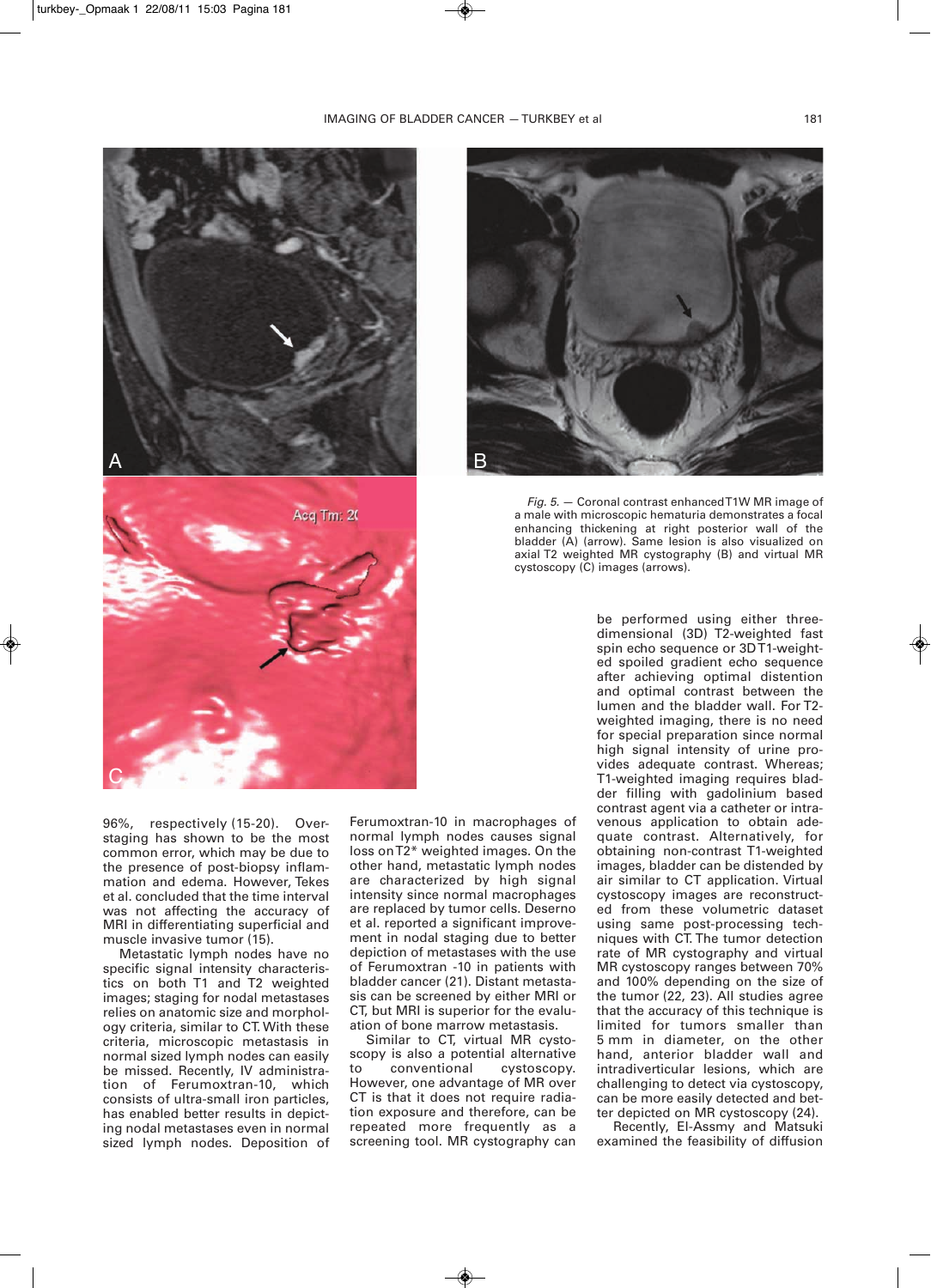weighted (DW) MRI in detection of bladder cancer. Initial results showed that bladder carcinomas had significantly lower apparent diffusion coefficient (ADC) values compared to surrounding tissues. Sensitivity and positive predictive values were 100% in both of those studies. These preliminary results promise the use of DW MRI in detection of bladder cancer. However, further studies are required to better understand the reliability of this technique (25, 26).

# **Positron emission tomography (PET)**

Positron emission tomography (PET) has been increasingly utilized in Oncology.. While the routine clinical spatial resolution of PET imaging is limited  $(-4.6 \text{ mm})$ , the ability to interrogate specific physiological processes, such as the rate of glucose and/or fatty acid metabolism, provides information which cannot be obtained with other anatomical imaging techniques. The most common tracer for PET imaging, <sup>18</sup> F-fluoro-2-deoxy-2-D-glucose (18 F-FDG) has been proved helpful in initial staging re-staging, and monitoring response to treatment in a wide variety of tumors. However, the main obstacle in the evaluation of bladder cancer is that the urinary excretion of18 F-FDG interferes with the visualization of primary tumors and regional lymph nodes (Fig. 6) (27). In order to help overcome this limitation, Kamel et al. employed a method of diuretics and parenteral physiologic saline infusion in order to better evaluate abdominopelvic malignancies (28). In a study by Anjos et al., diuretics and oral hydration were use to remove excreted tracer in 17 patients, 11 of whom had not undergone cystectomy. <sup>18</sup> F-FDG PET was able to detect bladder lesions in 6 of these 11 patients and 41% of patients were upstaged based on diuretic mediated <sup>18</sup> F-FDG PET scans (29). There have been few reports on the utility of <sup>18</sup> F-FDG PET in detection of distant metastases in bladder cancer (Fig. 7, 8). Kosuda et al. assessed the feasibility of <sup>18</sup> F-FDG PET imaging in 12 patients with histologically proven bladder cancer. They were able demonstrate all sites of distant metastases and 2 of 3 nodal metastases (30). Heicappell et al. demonstrated the utility of <sup>18</sup>F-FDG PET in pretreatment evaluation of distant metastases in bladder cancer in a limited patient population of 8, 3 of whom had nodal



*Fig. 6.* — Axial CT (A), PET (B), axial (C) and coronal (D) fused <sup>18</sup>F-FDG PET-CT images of a male demonstrate a focus of increased radiotracer uptake at the anterior wall of the bladder consistent with bladder cancer (arrows).

metastases (31). More recently, in a study involving 47 evaluable patients, <sup>18</sup> F-FDG PET/CT detected more malignant disease than conventional CT/MRI in 40% of patients and demonstrated overall sensitivity and specificity of 87% and 88% respectively. Moreover, the use of 18 F-FDG PET/CT changed management in 68% of patients (32).The limitations associated with urinary excretion of <sup>18</sup> F-FDG have lead to attempts in investigation of different tracers that are not excreted in urine. Carbon-11 labeled choline ("Ccholine), which is not excreted by the kidneys, has been reported as a new PET agent for tumor detection and staging. Choline is an important component of the phospholipids in the cell membranes and elevated levels of choline and choline kinase can be found in malignant cells with high proliferation and increased cell membrane metabolism, all of which can result in increased <sup>n</sup>C-choline uptake on PET. De jong et al. evaluated 5 healthy volunteers and 18 patients with bladder cancer with 11 C-choline PET. The tracer uptake of bladder wall was low in 5 healthy subjects and tumor foci were

demonstrated in 10 patients and lymph node metastases in 2 patients. Moreover, urinary tract radioactivity was absent in 27 of 28 subjects (33). Gofrit et al. used <sup>n</sup>Ccholine PET in preoperative staging of 18 patients with 19 tumor regions and <sup>"</sup>C-choline uptake was found to be increased in all cancer lesions. In 6 patients, uptake of "C-choline in lymph nodes as small as 5 mm was visualized. Of these patients, 4 underwent surgery and histopathology confirmed malignancy in 3 of 4 (34). Picchio et al. compared diagnostic accuracies of contrast enhanced CT and "C-choline PET in 27 patients with urothelial bladder cancer, and concluded that "Ccholine PET is comparable to CT in residual disease detection, but superior to CT in lymph node metastases visualization (35). Recently, Yoshida et al. reported "C-choline PET findings in 4 cases of bladder cancer. In one patient, a tumor focus was detected within the bladder with accompanying bone metastases, which was negative on bone scan. In the remaining 3 cases, intense accumulation of the tracer within the bladder hampered the "C-choline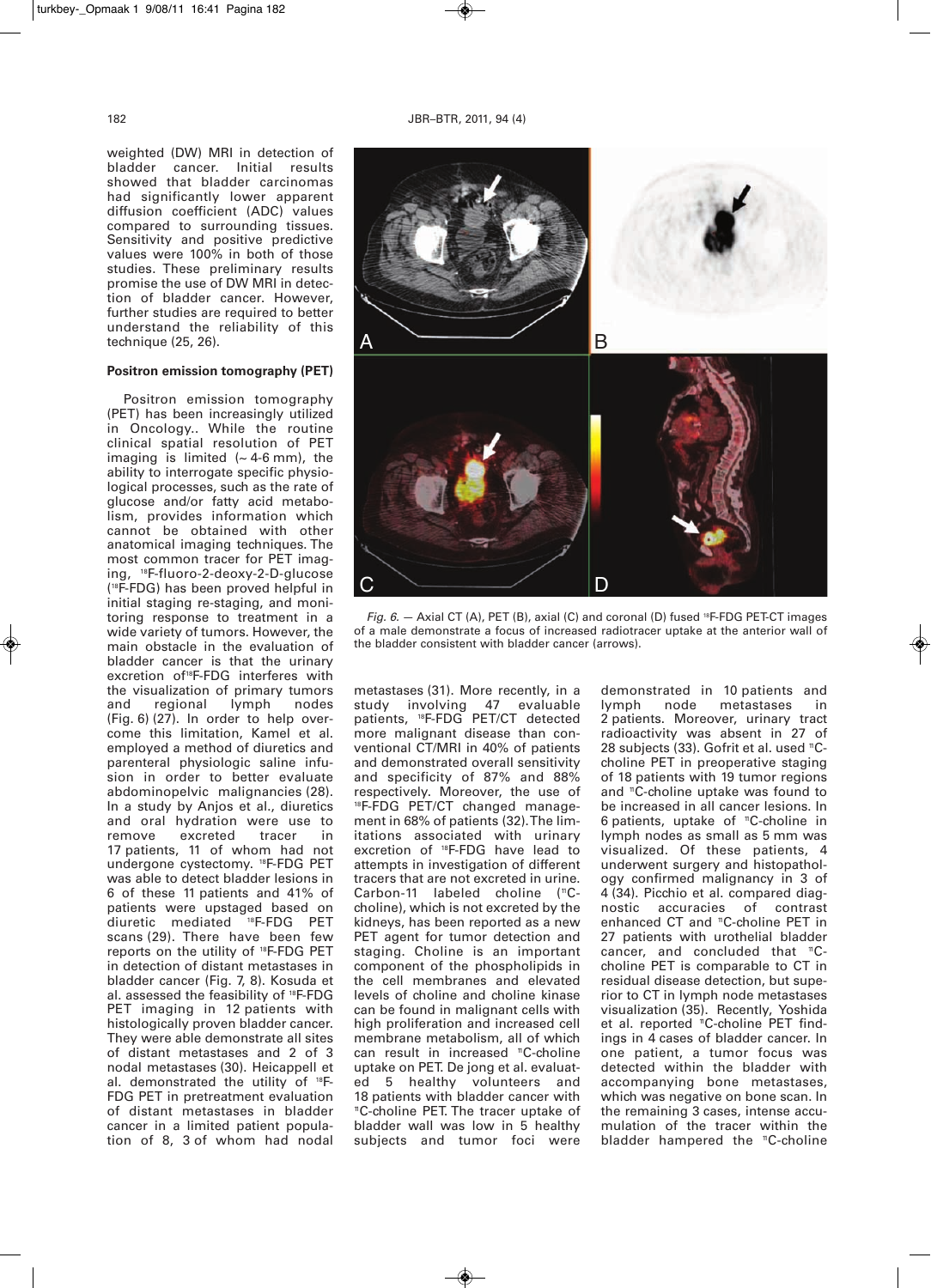

*Fig.* 7. — Axial CT (A), PET (B), axial (C) and coronal (D) fused <sup>18</sup>F-FDG PET-CT images of a male with bladder cancer (same patient in fig. 6) demonstrate a focus of increased radiotracer uptake at lower lobe of left lung consistent with metastases from bladder cancer (arrows).

PET evaluation and this accumulation was attributed to inflammatory and proliferative changes secondary to previous catheterizations (36).

Amino acid transport and mechanism can be increased in cancer cells resulting in increased uptake of "Cmethionine. Similar to <sup>"</sup>C-choline, 11 C-methionine is not excreted in urine and can be used in detection of urinary tract malignancies by PET. Letocha et al. investigated the utility of <sup>"</sup>C-methionine PET for diagnosis and treatment evaluation in 29 patients. In this study, the diagnostic accuracy of "C-methionine PET was poor and the technique did not monitor the therapeutic effect of neoadjuvant chemotherapy (37). The same group evaluated the utility of <sup>"</sup>C-methionine PET in the diagnosis and staging of urinary bladder carcinoma in a cohort of 23 patients. Eighteen of 23 primary tumors were detected on <sup>11</sup> C-methionine PET; moreover, tracer uptake levels were shown to be positively correlating with tumor stage (38).

In regards to PET imaging of bladder cancer, <sup>18</sup> F-FDG PET is useful for

detection of distant metastases, whereas its value is limited for detection of primary tumors or local recurrence. Though PET experience is limited with novel tracers such as <sup>n</sup>C-choline and <sup>n</sup>C-methionine, may play a role in the detection of tumor lesions confined the bladder.

#### **Conclusion**

Bladder cancer is a common cancer type among men with propensity of multifocality and high recurrence rates. Imaging plays an important role in the early diagnosis and the staging of bladder cancer. Among current imaging modalities, ultrasound is used as a screening method for patients with hematuria, whereas CT and MR cystogram (with virtual applications) appear to be more accurate for lesion detection as well as for local staging. PET-CT with <sup>18</sup>F-FDG has limited role in diagnosis and local staging due to urinary excretion of the tracer, but it can be utilized for the depiction of distant metastases. Finally, early results of PET-CT applications with "C-choline



*Fig. 8.* — 62-year-old female with bladder cancer, status post cystectomy with ileal conduit. <sup>18</sup> F-FDG PET-CT image shows hypermetabolic adenopathies in the paraaortic and bilateral common iliac regions (arrowheads), as well as in the left external iliac region (short arrows). There is an additional small node in the left supraclavicular region, which is suspicious for metastasis (arrow) (Image courtesy of Dr. Mark P. Dunphy from Memorial Sloan-Kettering Cancer Center, NewYork, NY, USA).

and <sup>11</sup> C-methionine, which are not excreted through urine, can be more helpful for early diagnosis and local staging, but further research is required in this field.

#### **References**

- 1. Jemal A., Siegel R., Ward E., Murray T., Xu J., Thun M.J.: Cancer statistics, 2007. CA *Cancer J Clin*, 2007, 57: 43-66.
- 2. Pavlica P., Gaudiano C., Barozzi L.: Sonography of the bladder. *World J Urol*, 2004, 22: 328-334.
- 3. Zhang J., Gerst S., Lefkowitz R.A., Bach A.: Imaging of bladder cancer. *Radiol Clin North Am*, 2007, 45: 183- 205.
- 4. Kim J.K., Park S.Y., Ahn H.J., Kim C.S., Cho K.S.: Bladder cancer: analysis of multi-detector row helical CT enhancement pattern and accuracy in tumor detection and perivesical staging. *Radiology*, 2004, 231: 725- 731.